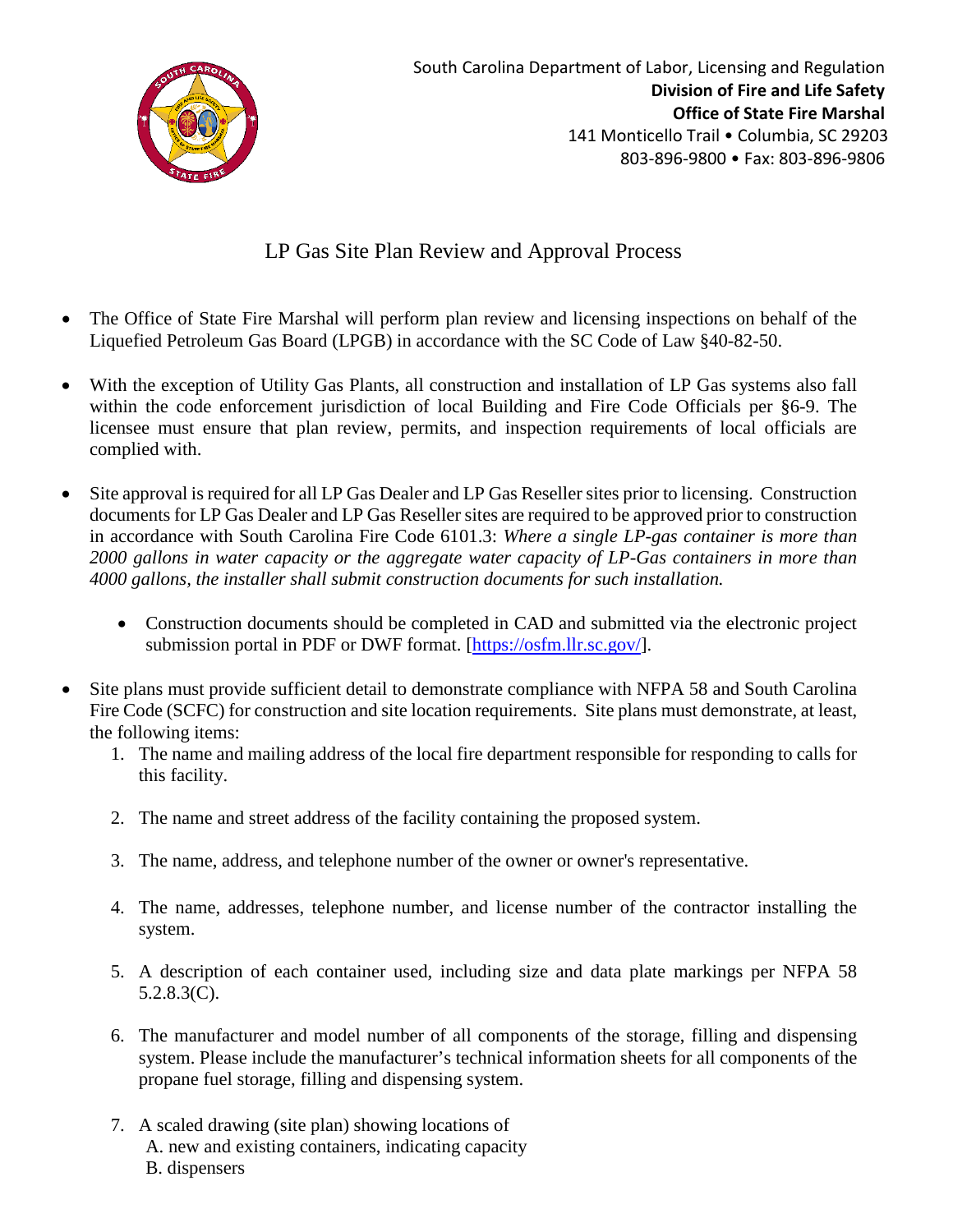- C. fill connections
- D. piping route between containers and dispensers, fill connections, pumps, compressors, and vaporizers
- E. buildings on the same property
- F. fencing and fence height
- G. property lines (including near and opposite sides of a public way)
- H. emergency shutoff valves and switches
- I. vehicle impact protection
- J. fire extinguishers
- K. location of warning signs
- L. location of fire hydrants
- M. vehicle access points.
- 8. Drawing(s) of piping layout (i.e. schematic) with valve and fitting details, including material type, schedule, size, design/working pressures, joining method, installation method, and (aboveground/underground) corrosion protection.
- 9. Container and piping support details sufficient to demonstrate compliance with applicable requirements such as NFPA 58 (2017) 6.8.3. Foundations must comply with the requirements of the SC Building Code and are subject to local building and zoning code requirements (i.e. floodplain requirements).
- 10. Location of any pumps, compressors, vaporizers, container heaters, vaporizing burners, or gasair mixers, including make, model, and manufacturers' numbers. Include manufacturer's cut sheets for all components used in the system.
- 11. Electrical plan showing enough information to verify compliance with applicable electrical requirements in NFPA 58 (2017) 6.25.2 and Table 6.25.2.2 and NFPA 70.
- 12. Details of vehicle impact protection demonstrating compliance with the following:

A. Vehicular barrier protection (VBP) shall be provided where containers, dispensers, piping, and appurtenances are located within 10 feet of a vehicle thoroughfare or parking location. Where required, VBP shall be installed in accordance with accordance with the 2018 SCFC 312.2. Guard posts shall comply with all of the following requirements:

- 1. Constructed of steel not less than 4 inches in diameter and concrete filled.
- 2. Spaced not more than 4 feet between posts on center.
- 3. Set not less than 3 feet deep in a concrete footing of not less than a 15-inch diameter.
- 4. Set with the top of the posts not less than 3 feet above ground.
- 5. Located not less than 3 feet from the protected object.

B. Equivalent protection, designed by a South Carolina Licensed Engineer, shall be permitted in lieu of guard posts. Protection shall be a minimum of 3 ft. in height and shall resist a force of 6000 lb. applied 3 ft. above the adjacent ground surface.

- 13. Details of hazard identification signs per SCFC 5003.5 in accordance with NFPA 704.
- 14. Completed Fire Safety Analysis (FSA) as required by NFPA 58 6.29.3. The FSA must conform to the NPGA/NFPA analysis manual (forms can be obtained at: [\[http://www.propanesafety.com/compliance/firesafety-analysis-manual-forms/\]](http://www.propanesafety.com/compliance/firesafety-analysis-manual-forms/)
- 15. Identification of other protection features or provisions used per NFPA 58 (2017) 6.29.4, 6.29.5, 6.29.6, and 6.30.